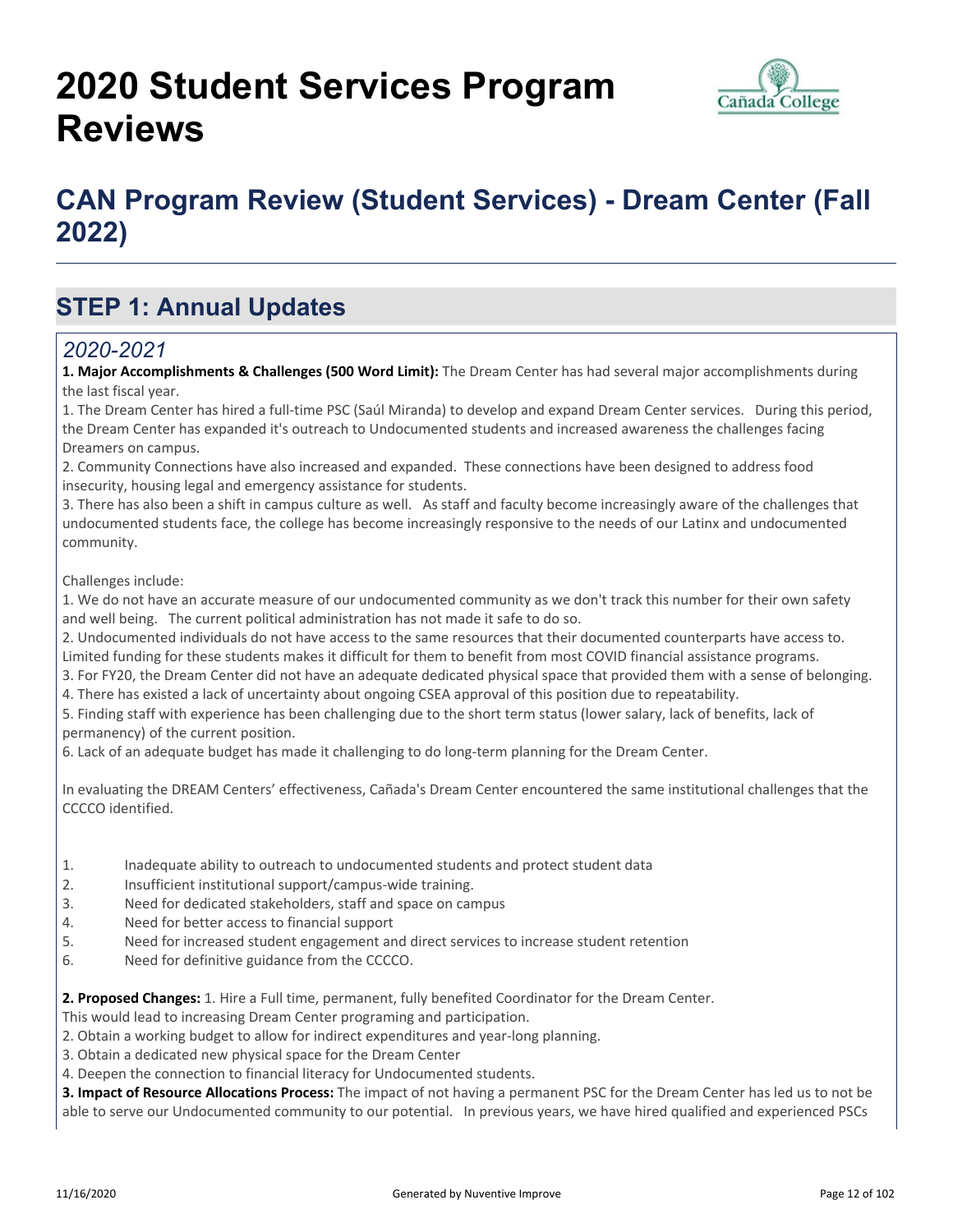who have eventually left us for permanent positions at other colleges. Our students have suffered because everytime we hire a new coordinator, there is a learning curve. Additionally, due to the low unemployment rate in the area, skilled candidates pursue other permanent , full-time and benefited positions. While we have been able to hire skilled coordinators, they don't have the experience in understanding the needs of our Undocumented students and so there is a learning curve that must be overcome.

**4. SAOs and SLOs:** SAO1: To provide outreach to undocumented students

Assessment: Create outreach material for undocumented students. Examples could include: flyers, handouts, brochures, a newsletter, PowerPoints, and / or classroom presentations.

Opportunities: Th new PSC would create marketing material (flyers and presentations) and conduct classroom presentations.

SAO2: To provide students, staff and faculty with professional development around serving undocumented students and resources available to them

Assessment: Host at least two professional development workshops per semesters for staff, faculty and students Opportunities: The new PSC would work with the Flex Day Committee to plan Flex Day workshops

SAO3: To provide DREAMers with financial coaching

Assessment: Invite Undocumented students to participate in financial education and enroll at least 10 students in Cañada Cash Opportunities: DREAM Center staff would assist SparkPoint staff to enroll in financial education and receive monetary incentives for completing positive financial behaviors.

SAO4: Host DREAMer events /workshops that engage students

Assessment: Host at least two events/ workshops per semester that create community for students. Opportunities: The Dream Center Coordinator will work with ASCC and the DREAMers Club to create at least two communitybuilding events for students.

#### **5. SAO/SLO Assessment Results and Impact:** SAO1: Met

Multiple outreach materials were created to promote various events including Undocumented Student Week of Action, the Legal Clinic, Flex Day events, campus visits and off campus outreach events.

SAO2: Met

At least two professional development opportunities were hosted for students, staff and faculty. These were offered as part of Flex Day and Opening Day activities.

SAO3: Met

By joining the SparkPoint team, Undocumented students accessed Cañada Cash, a rental assistance program, Emergency CARES funding, the Food Grant Program, the Community Markets, the Food Pantry and one-on-one financial coaching.

SAO4: Met

The Dream Center created multiple community building events throughout the year in partnership with the Dreamers Club and as stand-along events.

#### **Annual Update Status:** Complete

**Related Documents & Links:**

[Classified Hiring Justification - Dream Center PSC FY20.docx](https://sanmateo.improve.nuventive.com:443/tracdat/viewDocument?y=2BT6HLFgOORd)

### **Goal Description: Hire a Dream Center Program Services Coodinator**

Hiring a Full-time 1.0FTE Dream Center Program Services Coordinator to meet the 1) day to day needs of students and the campus community around Undocumented student support issues; 2) meet the CCCCO mandate to have at least one Undocu-Liaison and 3) address the six challenges facing Dream Centers as described by the CCCCO.

**Goal Status:** 2 - Continuing (PR)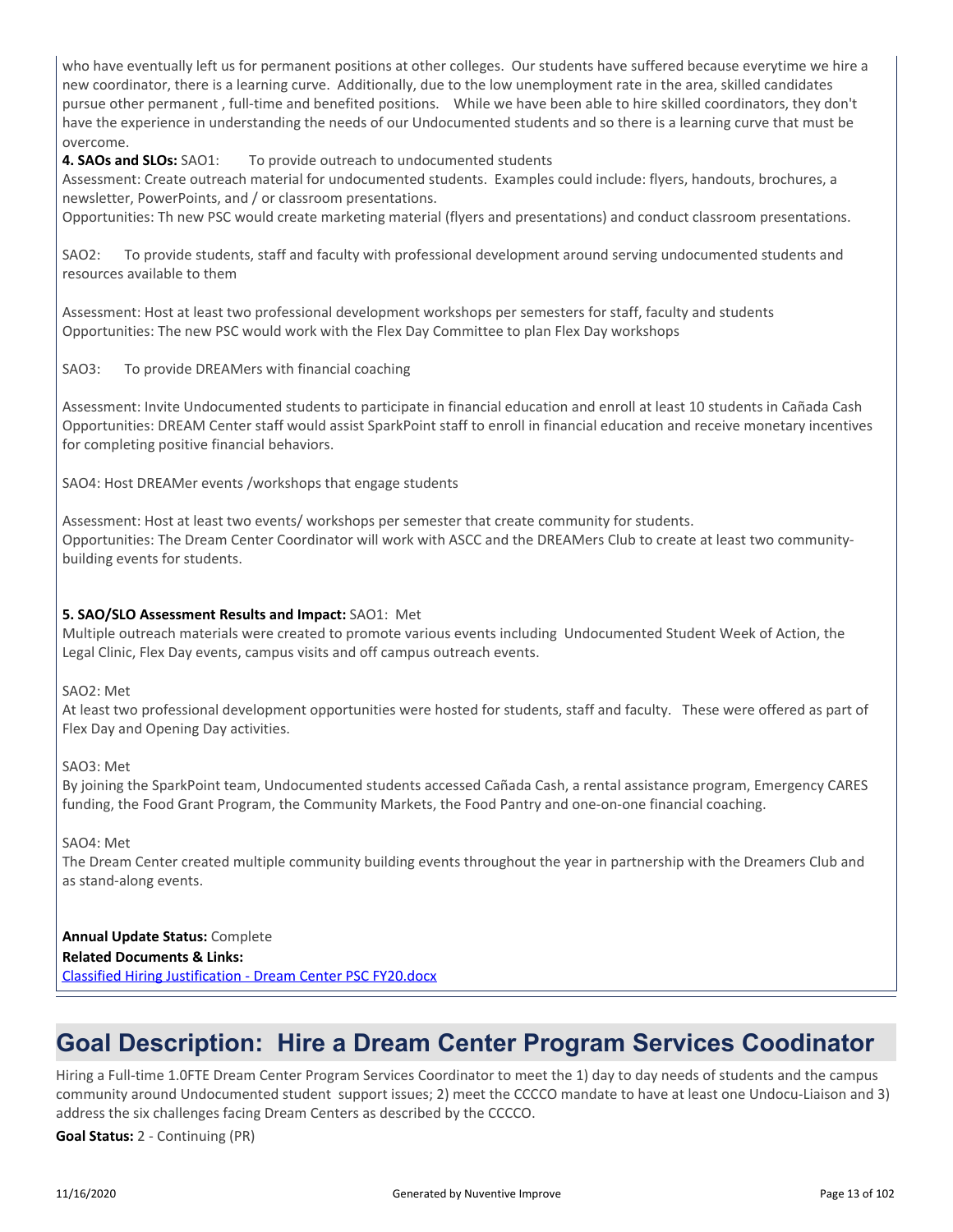# **CAN Program Review (Student Services) - Dream Center (Fall 2022)**

**Relevant Program Review Cycle:** 2020-2021

**Estimated Start Date:** 12/14/2020

**Estimated Completion Date:** 01/29/2021

**Who's Responsible for this Goal?:** Adolfo Leiva, Wissem Bennani

**Please select the college goals with which your program goal aligns.:** Student Completion/Success - Provide educational and student services programs that highlight inclusivity, diversity, and equity in their mission to help students meet their unique educational goals and minimize logistical and financial barriers to success., Community Connections - Build and strengthen collaborative relationships and partnerships that support the needs of, reflect, and enrich our diverse and vibrant local community., Organizational Development - Focus institutional resources on the structures, processes, and practices that invest in a diverse student population and prioritize and promote equitable, inclusive, and transformative learning.

**Please select the college strategic initiatives with which your program goal aligns.:** Improve Student Completion, K-12 & Adult School Partnerships, Connect Students with Internships and Mentorships, Create an Alumni Network, Build Relationships with Employers, Enhance Marketing, Hold On-Campus Events, Partner with 4-Year Colleges and Universities, Implement Guided Pathways, Implement Guided Pathways, Create Process for Innovation, Promote a Climate of Inclusivity

### *Resource Requests*

**One full-time, 1.0 FTE Dream Center Program Services Coordinator -** The permanent, 1.0FTE Dream Center PSC will:

1. Support Cañada College's mission of being a Hispanic Serving Institution (HSI).

a. Expand educational opportunities for; and improve the academic attainment of Hispanic students

b. Expand and enhance the academic offerings, program quality, and institutional stability of the colleges and universities that educate the majority of Hispanic students.

2. Meet the CCCCO mandate that each community college have at least one primary Undocu-Liaison (Dream Center Liaisons) to:

- a. Serve as the point of contact for undocumented students on their campus.
- b. Coordinate and share information with their campus Undocumented Student Taskforce or need-to-know representatives.
- c. Have regular attendance and active participation in UndocuLiaison Regional calls. Two-hour regional calls will be

scheduled every semester. The purpose of the calls are to elevate innovative and effective support models, resources, concerns and promote collaboration among regions.

- d. Serve as the primary point of contact for the Chancellor's Office and the FoundationCCC when new guidance is issued.
- e. Stay up-to-date on legislation, training, and undocumented student efforts on a statewide level to connect
- 3. Assist in addressing the six institutional challenges that statewide Dream Centers face as identified by the CCCCO:
- a. Inadequate ability to outreach to undocumented students and protect student data
- b. Insufficient institutional support/campus-wide training.
- c. Need for dedicated stakeholders, staff and space on campus
- d. Need for better access to financial support
- e. Need for increased student engagement and direct services to increase student retention
- f. Need for definitive guidance from the CCCCO.
- 4. Coordinate the day-to-day activites for the Dream Center at Cañada College
- a. Coordinate the Free Legal Clinic
- b. Work with the faculty advisor to oversee the DREAMers Club

c. Promote community building and awareness events on campus (Undocumented Student Week of Action, Latino Heritage Month, Migration Celebration) that promote and celebrate the Undocumented student experience.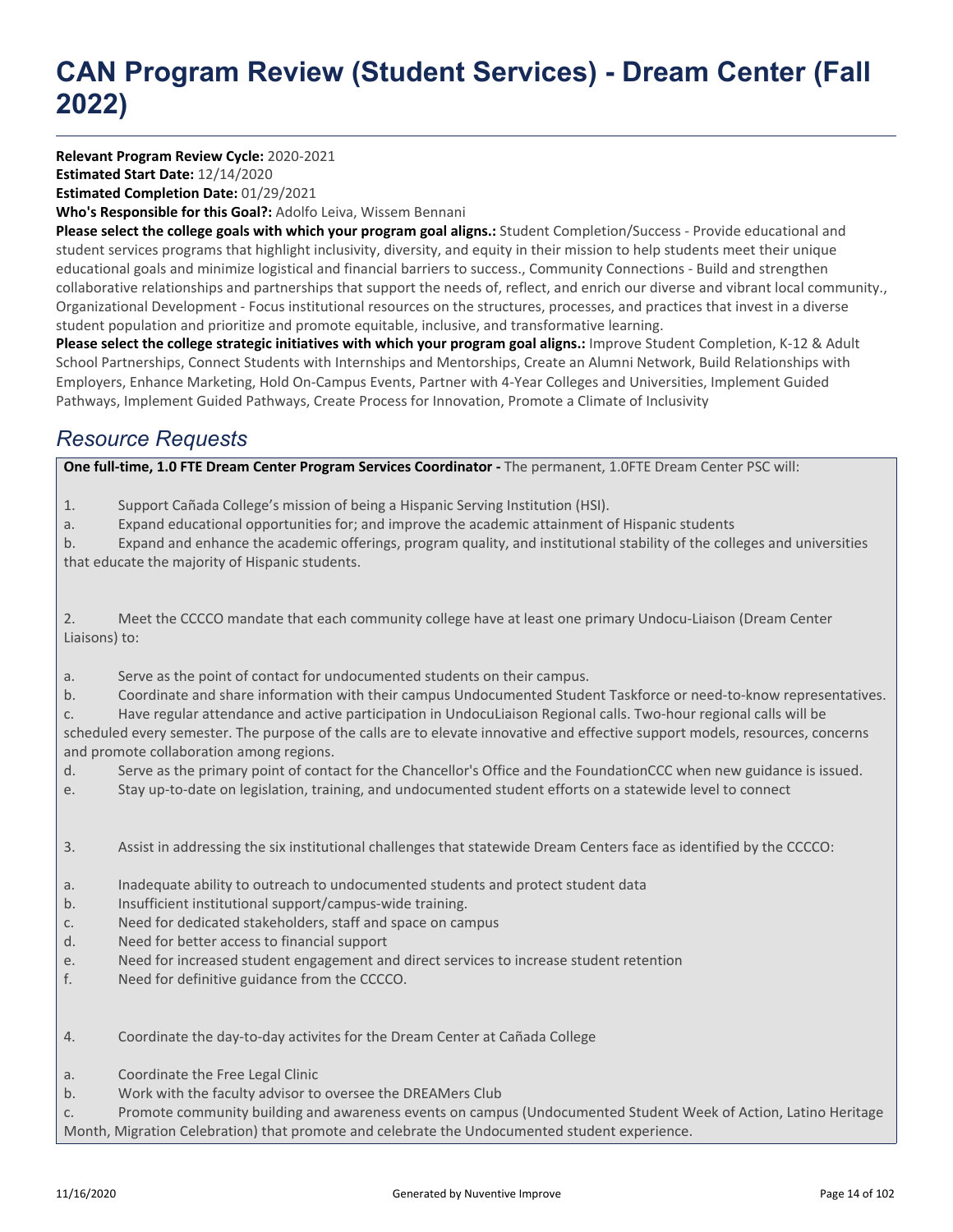## **CAN Program Review (Student Services) - Dream Center (Fall 2022)**

d. Assist with AB540, DREAM Act, DACA and scholarship applications

e. Access college and community resources (SparkPoint, Financial Aid, Personal Counseling)

f. Provide professional development for staff and faculty and students around immigration updates, students needs and resources available to them.

g. Build community connections (high schools, core agencies, community partners, etc…)

**Status:** Continued Request - Active

**Type of Resource:** Non-Instructional Personnel

**Cost:** 98589

**One-Time or Recurring Cost?:** Recurring Cost

**Critical Question: How does this resource request support closing the equity gap?:** This position is aligned with Cañada's Equity Goals 1, 2 and 5

1. ACCESS: Increase full-time enrollments of new and continuing students from low-socio-economic backgrounds, in particular students coming to the college from North Fair Oaks and East Palo Alto

2. PERSISTENCE: Over the next two years, increase fall-to-spring persistence rates for disproportionately impacted students with a particular focus on African American and Latino/Hispanic students

5. COMPLETION RATE:Increase percentage of students who complete their educational goal (certificate, degree, and/or transfer) from 47.6% to 52.6%, with a focus on goal completion by underprepared students

This position also serves to educate/update administrators, staff, faculty and students on current issues impacting our diverse community by offering Flex Day and Professional Development opportunities.

This position supports the college mission by ensuring that all students have equitable opportunities to achieve their transfer, career education, and lifelong learning educational goals, regardless of their immigration status. This position aligns with the College's Strategic Goal #1 in that it provides student services programs that highlight inclusivity, diversity, and equity in their mission to help students meet their unique educational goals.

**Critical Question: How does this resource request support Latinx and AANAPISI students?:** This position directly impacts Latinx students. It informs our community around challenges (immigration issues, basic needs, resources, academics and employment opportunities) that impact our Latinx community and provides just-in-time access to resources and services both on campus and off campus.

### **Goal Description: Secure Dream Center Operating Budget of at least \$5000 for Indirect Expenditures**

Secure Dream Center Operating Budget of at least \$5000 for Indirect Expenditures to carry out HSI related activites that support Undocumented students. This funding would be used to promote community building activities, leadership developing and culturally sensitive events for the DREAMERS Club and Undocumented community on campus, carry out professional development for staff and faculty (including Flex Days), and professional development for Dream Center staff. Additionally, funding would be used to increase awareness on campus around Dream Center topics and raise general awareness of Dreamers challenges and strategies to overcome these barriers.

Currently, the Dream Center has no funding needed to carry out activities.

**Goal Status:** 2 - Continuing (PR)

**Relevant Program Review Cycle:** 2020-2021

**Estimated Start Date:** 01/02/2021

**Estimated Completion Date:** 05/31/2021

**Who's Responsible for this Goal?:** Adolfo Leiva, Wissem Bennani

**Please select the college goals with which your program goal aligns.:** Student Completion/Success - Provide educational and student services programs that highlight inclusivity, diversity, and equity in their mission to help students meet their unique educational goals and minimize logistical and financial barriers to success., Community Connections - Build and strengthen